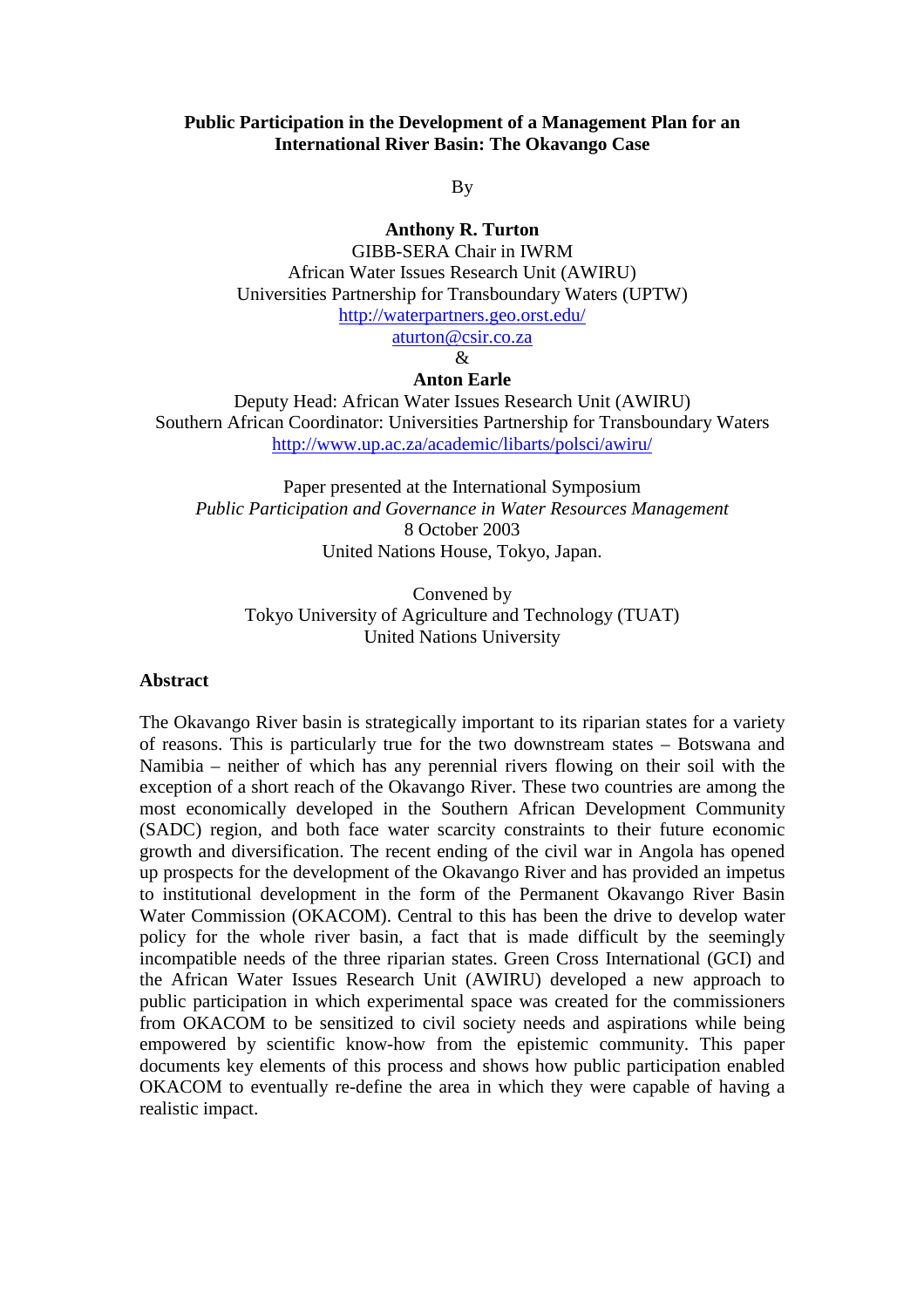#### **Introduction**

The Okavango River Basin is an endoreic river that rises in Angola, passes through a narrow piece of Namibia called the Caprivi Strip, and ends in the Okavango Delta in Botswana. It is unusual in that it does not drain into the sea, but ends instead in a large inland desert oasis covering an area of  $15,844 \text{ km}^2$ , where the water is seemingly "lost" to evaporation and the sands of the Kalahari Desert through a wetland system that is a Ramsar site (Ashton & Neal, 2003; Turton *et al.,* 2003a:20). The strategic importance of the river becomes significant when one considers that both the downstream riparians (Namibia and Botswana) have no perennial rivers flowing on their sovereign soil, being mostly located in a semi-desert (see Map 1). The Okavango River and its major tributaries function as a linear oasis in the otherwise relatively arid areas of Botswana and Namibia (Ashton, 2003:167). It is one of the last undeveloped rivers in Africa with great value attached to this condition by ecological special interest groups, most of which are located outside the basin and in many cases, outside the respective riparian states. It is therefore an internationalized river basin with many more stakeholders than a so-called "normal" basin would have, making it a good example of the problems related to policy-making in an 'internationalized' river basin.



#### **Map 1: Perennial Rivers in Africa showing the sparse distribution across Namibia and Botswana (Ashton, 2000:77; Turton** *et al.,* **2003a:10). The circles indicate known conflicts over water.**

Given the fact that water scarcity is a constraint to the economic growth of four of the most developed states in the Southern African Development Community (SADC) region – South Africa, Zimbabwe, Botswana and Namibia – a hydropolitical complex is said to exist because the management of water resources in international river basins forms an issue-area of sufficient saliency to influence the patterns of amity and enmity between states (Turton, 2003c). Two of the Okavango River Basin riparians have been defined as being 'pivotal states' in the Southern African hydropolitical complex (Namibia and Botswana), and the Okavango River Basin has been defined as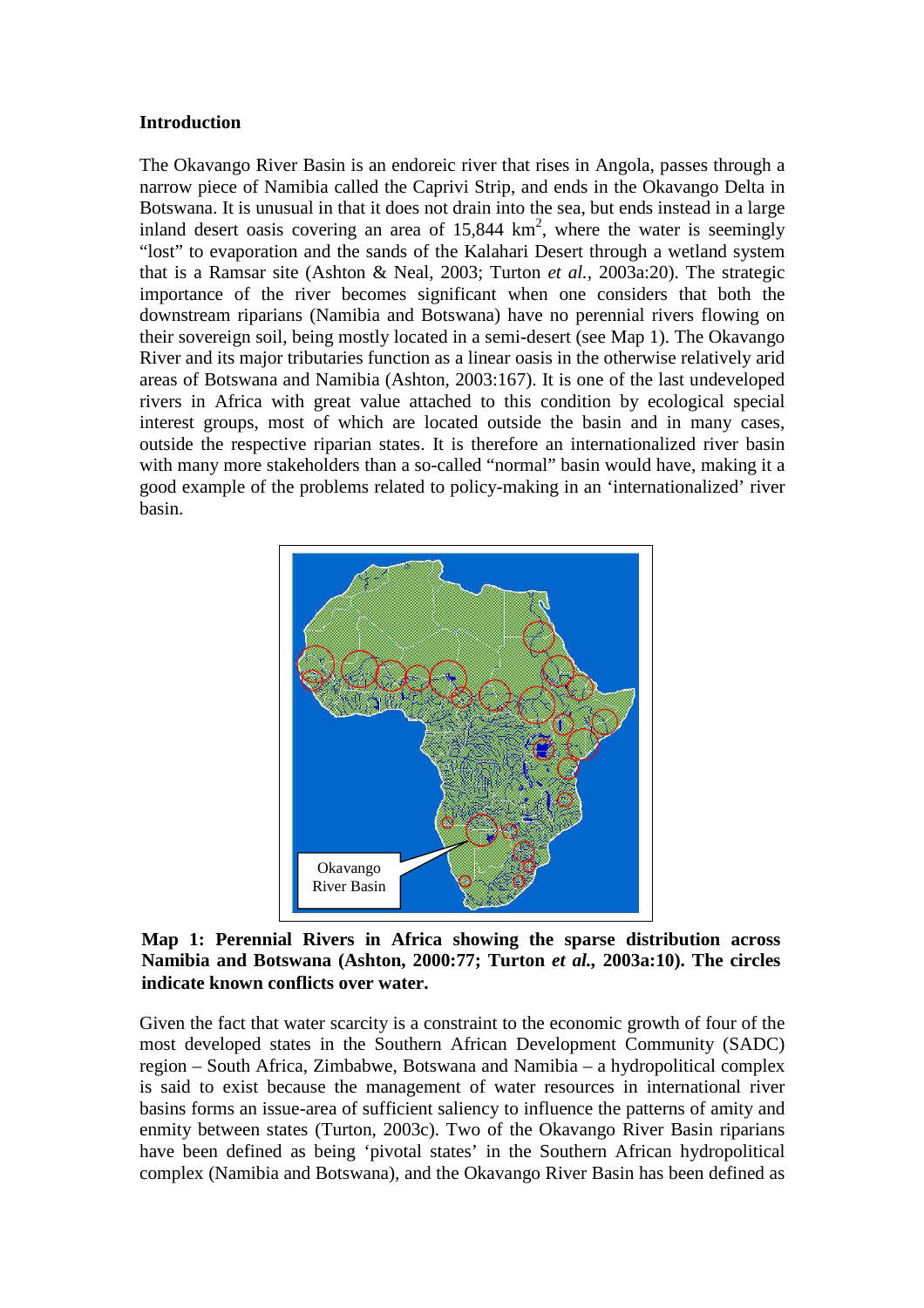being an 'impacted basin' (Turton, 2003a; 2003c; Turton *et al.,* 2003a:13; Turton *et al.,* 2003b:28). Water is thus a strategic resource and the management of transboundary systems has the potential for either triggering conflict or cooperation.

This paper documents some of the key processes that occurred during the life-span of this project, particularly with respect to the evolution of a methodology for the development of a management plan of an international river basin through the process of public participation.

## **Statement of the Problem**

The core problem that confronts OKACOM is encapsulated in four key aspects:

- The two downstream riparians (Namibia and Botswana) are amongst the four most economically developed states in the SADC region, and have water scarcity constraints to their future economic growth potential (Turton, 2003a). This raises water resource management to the level of strategic interest and potential 'high politics'.
- There is no consensus between the three riparian states on a common developmental vision and strategy, making sovereignty one of the fundamental stumbling blocks to potential cooperation (*vide* Turton 2002).
- With a highly variable and relatively small stream-flow (maximum 16,145 x  $10^6$  m<sup>3</sup>; minimum – 5,321 x 106 m3; mean – 9,863 x 106 m3) (Ashton & Neal, 2003:37) the river simply does not carry a large enough volume of water to satisfy all of the needs of the respective riparian states.
- The hydropolitical relations in the basin are characterized by asymmetry, particularly with respect to institutional development and management capacity among the three riparian states. Angola has been ravaged by civil war, which in turn has severely diminished the administrative capability of the state (Porto & Clover, 2003), whereas Namibia and Botswana both have relatively sophisticated administrative capacitates.

Combined, these four core aspects opens up the critical need to change the water resource management paradigm away from water sharing to benefit sharing instead, if conflict is to be averted in the future.

# **In Search of an Appropriate Methodology for Public Participation**

Given the relative uniqueness of the social, historic and hydrological context of the Okavango River Basin, it was deemed necessary to experiment with a new methodology for public participation in the development of a management plan for the entire basin. The African Water Issues Research Unit (AWIRU) teamed up with Green Cross International (GCI) through the Water for Peace program. This in turn was linked with the UNESCO PCCP initiative. The broad objective was to develop a methodology that was acceptable to the commissioners of OKACOM, and thereby to create experimental space in which they felt comfortable enough to engage with civil society and members of the epistemic community (*vide* Haas,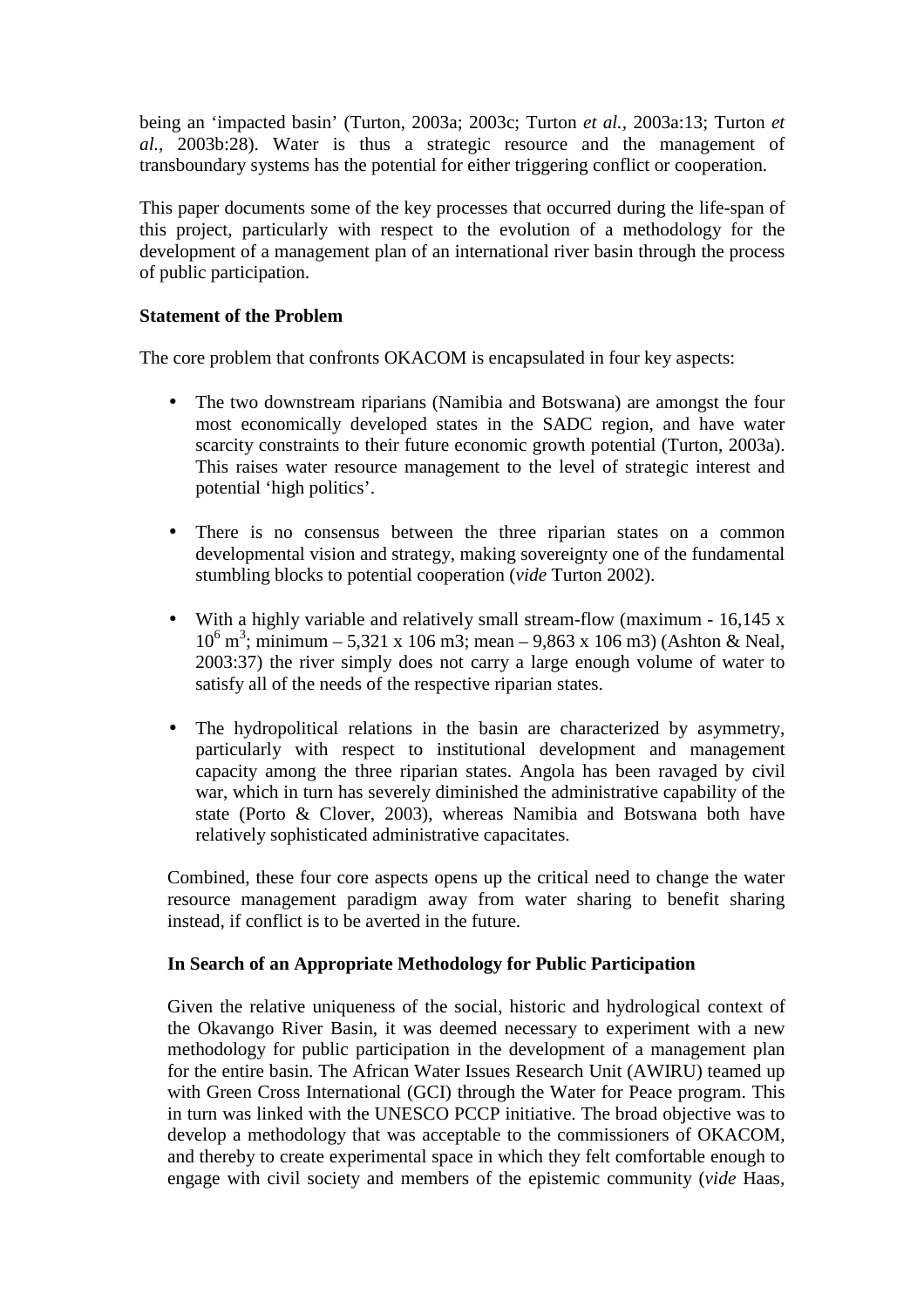1989; 1992; Haas *et al.,* 1995). Central to this was the recognition that sovereignty is a key issue for states in the developing world, particularly in regions where the colonial experience had been characterized by a liberation struggle (Turton, 2002). This meant that any methodology for public participation needed to be based on certain fundamental principles. In this regard the following core principles were used to guide the development of the methodology:

- In the case of international river basins it is governments (and not NGOs) that make decisions. Governments are therefore key stakeholders in the process of decision-making because it is them, and only them that are accountable to their respective electorates. This recognizes the fundamental principle of sovereignty in international relations involving transboundary rivers (Turton, 2002).
- Governments are neither inherently bad nor inherently good. The presumption is thus made that governments want to make the best possible decisions under the circumstances.
- In the context of the developing world, government capacity is generally low and decisions are invariably made against the background of imperfect knowledge (Turton, 2003b:88; Turton *et al.,* 2003b:71). This has the potential to rapidly escalate tensions in an international river basin when perceptions of threat are couched in terms of strategic interests, such as those arising from water-scarcity limitations to the future economic growth potential of the state.
- This means that decision-making capacity will be improved if government officials are engaged in a neutral manner by exposing them to civil society interests and technical knowledge from the epistemic community.

To meet these objectives, a series of interventions were planned and executed. Each intervention had a clearly defined objective and output. The best way to understand the process is to view it as a series of events, the details of which are laid out as follows:

## Event No. 1: Southern Okavango Integrated Water Development Project (SOIWDP)

The first relevant event occurred in the 1980's when the Government of Botswana decided to launch what was known as the Southern Okavango Integrated Water Development Project (SOIWDP). The core idea behind this project was to reduce evaporative losses in the Delta by limiting the area of floodplain in an attempt to develop the water resource base as a viable supply to the mining operation at Orapa (Scudder *et al,* 1993; Heyns, 2003). Central to the project was the dredging of the Boro distributary in order to make it deeper and wider, and thereby to reduce the flooding and consequent evaporative losses. This project was vigorously opposed by a number of special interest groups, and resulted in the early internationalization of the Okavango River basin. Central to the opposition of the SOIWDP was the mobilization of scientific knowledge that was used to oppose the Government of Botswana. That scientific knowledge was captured in a book *The IUCN Review of the Southern Okavango Integrated Water Development Project* that was widely distributed by the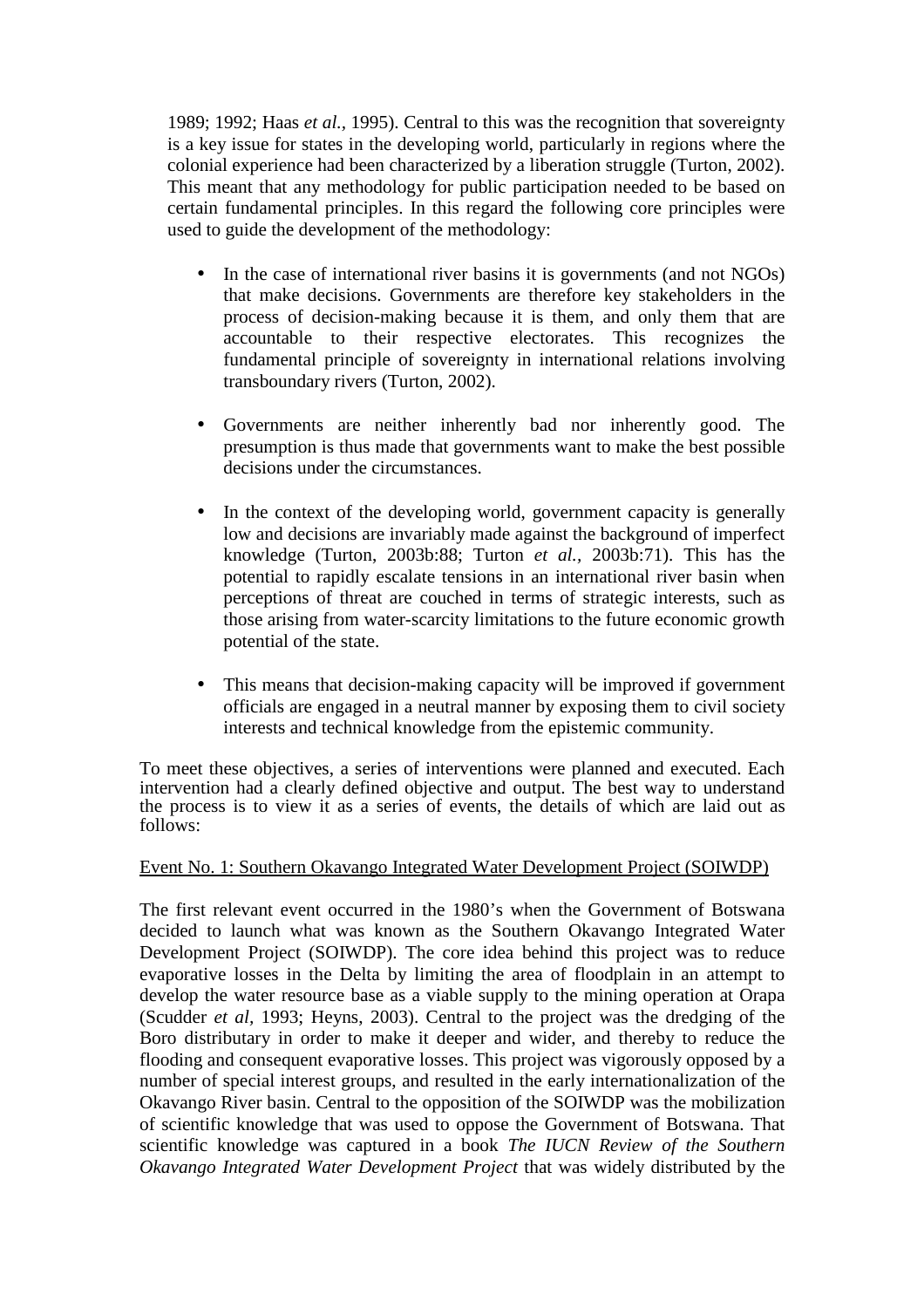IUCN (*vide* Scudder *et al,* 1993). After a vigorous set of interactions between the two main role-players at the time - the Government of Botswana and a cluster of special interest groups under the broad umbrella of the IUCN - the SOIWDP was aborted in 1992 (Scudder *et al.,* 1993:xxxi; Heyns, 2003:17), further preventing environmental damage caused by dredging (Scudder *et al.,* 1993:13). After this event, little happened in the Okavango Basin in terms of development of the water resources, but the foundation of the future hydropolitical dynamics had been laid. Those dynamics were firmly grounded on outside special interest groups, capable of mobilizing significant scientific knowledge and political pressure, with the stated objective of opposing development plans that they felt to be environmentally damaging. In other words, these special interest groups became the custodians of the aquatic ecosystem, but with special emphasis being placed on the Okavango Delta only. Another important consequence of this set of hydropolitical dynamics was the emergence of a degree of suspicion on the side of Government, of the motives and strategies of special interest groups, because the initial hydropolitical configuration had been adversarial in structure. This is particularly relevant in the context of states that had only recently been given independence and who tend to jealously guard their sovereignty.

#### Event No. 2: Namibian plans to develop a pipeline.

Shortly after attaining its independence in 1990, the Government of Namibia established a number of river basin institutions with co-riparian states (Pinheiro *et al.,* 2003:114; Turton, In Press). This included the establishment of the Permanent Okavango River Basin Water Commission (OKACOM) in 1994 (Treaty, 1994).



**Map 2. The Eastern National Water Carrier in Namibia (Pinheiro** *et al.,* **2003:113)**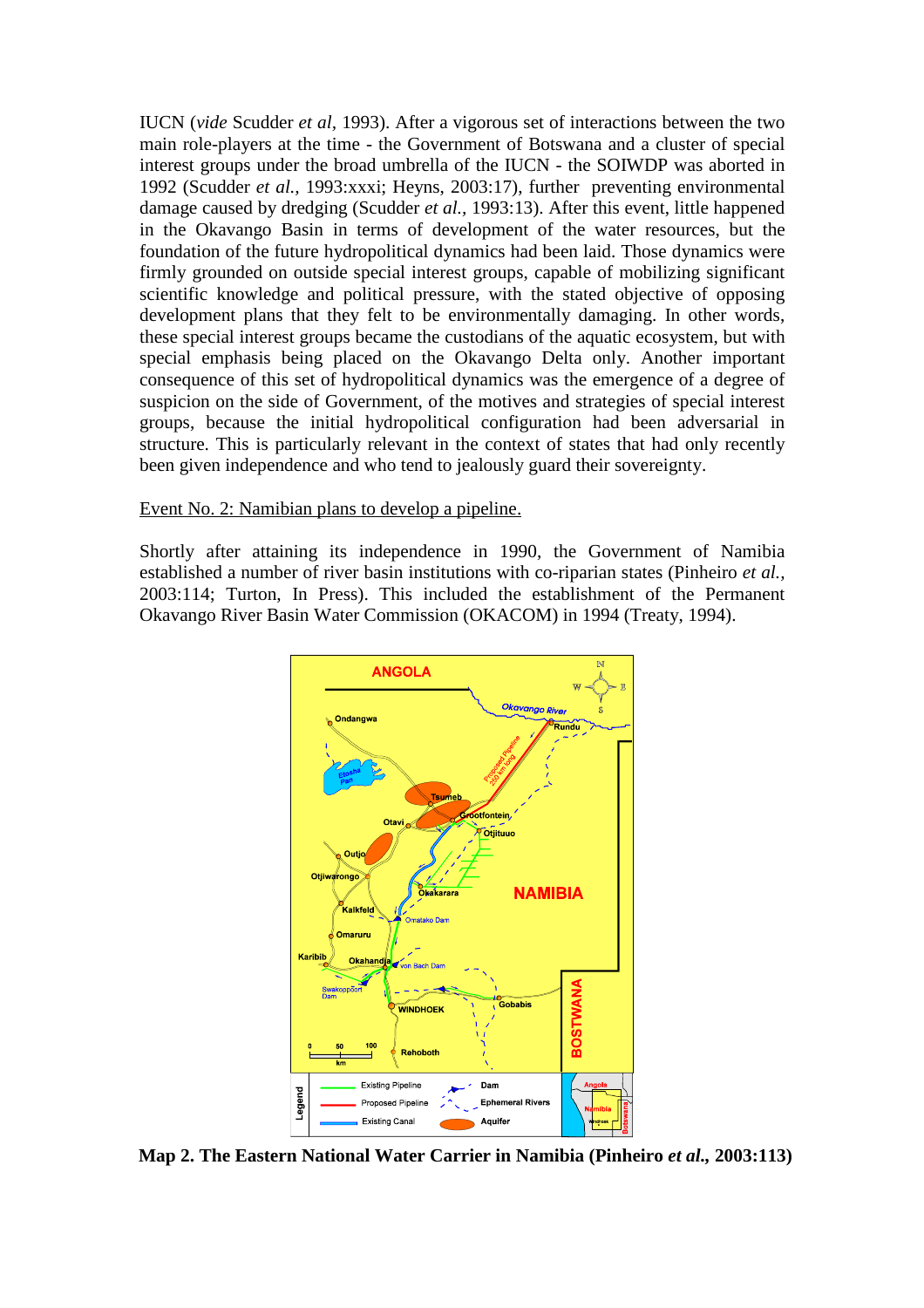The Government of Namibia announced its intentions to proceed with the pipeline at the first meeting of OKACOM (Pinheiro *et al.,* 2003:115; Heyns, 1999). This formal announcement stated Namibian intention of developing a pipeline from the Okavango River, starting from an abstraction point near Rundu, and feeding water down into the Eastern National Water Carrier (ENWC), ultimately supplying the capital city Windhoek (see Map 2). This pipeline had been planned as part of the strategic water supply system of the country when it was still being administered by South Africa under a United Nations mandate, so the idea of the pipeline was not new. In fact, the construction of the ENWC began in 1969, initially deriving its water from the Cunene River, but with the stated intention of eventually linking into the Okavango River (Turton, In Press:282; Davies *et al.,* 1993:167; Davies & Day, 1998:296-9; Heyns, 1995:10). The need for the pipeline was acute however, because Namibian independence coincided with a significant drought, and water resource scarcity was identified as a limiting factor to the future economic growth potential of the state (Heyns, 2003:18).

Reaction to these plans within OKACOM was vigorous, particularly from the downstream riparian Botswana (Weekly Mail & Guardian, 1996a; 1996b; Electronic Mail & Guardian, 1997; Ramberg, 1997). In an attempt to protect its interests, and presumably having learned from the SOIWDP experience, the Government of Botswana registered the Delta as a Ramsar site (Jansen & Madzwamuse, 2003:143). While no official pronouncements have been made regarding the strategic planning behind this registration, it appears that Botswana was trying to use the status as a protected wetland to strengthen their case against Namibian intentions to develop the pipeline. In this case Botswana had seemingly learned the lessons from the SOIWDP experience, and now wanted to use the force of special interest groups to oppose Namibian plans with as much vigour as they had previously opposed Botswana plans.

One of the results of this set of hydropolitical dynamics was the negative reaction from special interest groups to Namibian plans, specifically regarding the perceived impacts that the pipeline would have on the Okavango Delta (Heyns, 2003:18). This negative reaction is growing stronger with the recently announced plans by NAMPOWER to develop a small hydropower plant at Popa Rapids in the Caprivi Strip. This is now providing two distinct focal points around which international special interest groups can focus their energies, to the probable detriment of Namibian national interest. The Government of Botswana can therefore ease off in their open opposition to the Namibian proposals and leave the special interest groups to do their work for them.

## Event No. 3: Namibian Reaction to Botswana's Strategy.

Being confronted by a debilitating drought, Namibia reacted to Botswana's perceived strategy by launching two specific initiatives. The first was the commissioning of a detailed environmental impact assessment (EIA). This was conducted by the Council for Scientific and Industrial Research (CSIR), which is an internationally recognized institution with a high level of credibility and integrity. This study found that while there would be an environmental impact, currently available scientific tools were incapable of measuring the area that the Delta would be reduced by (CSIR, 1997a; 1997b). In addition to this, the impact could be significantly reduced if the water abstraction took place on the receding portion of the hydrograph. Significantly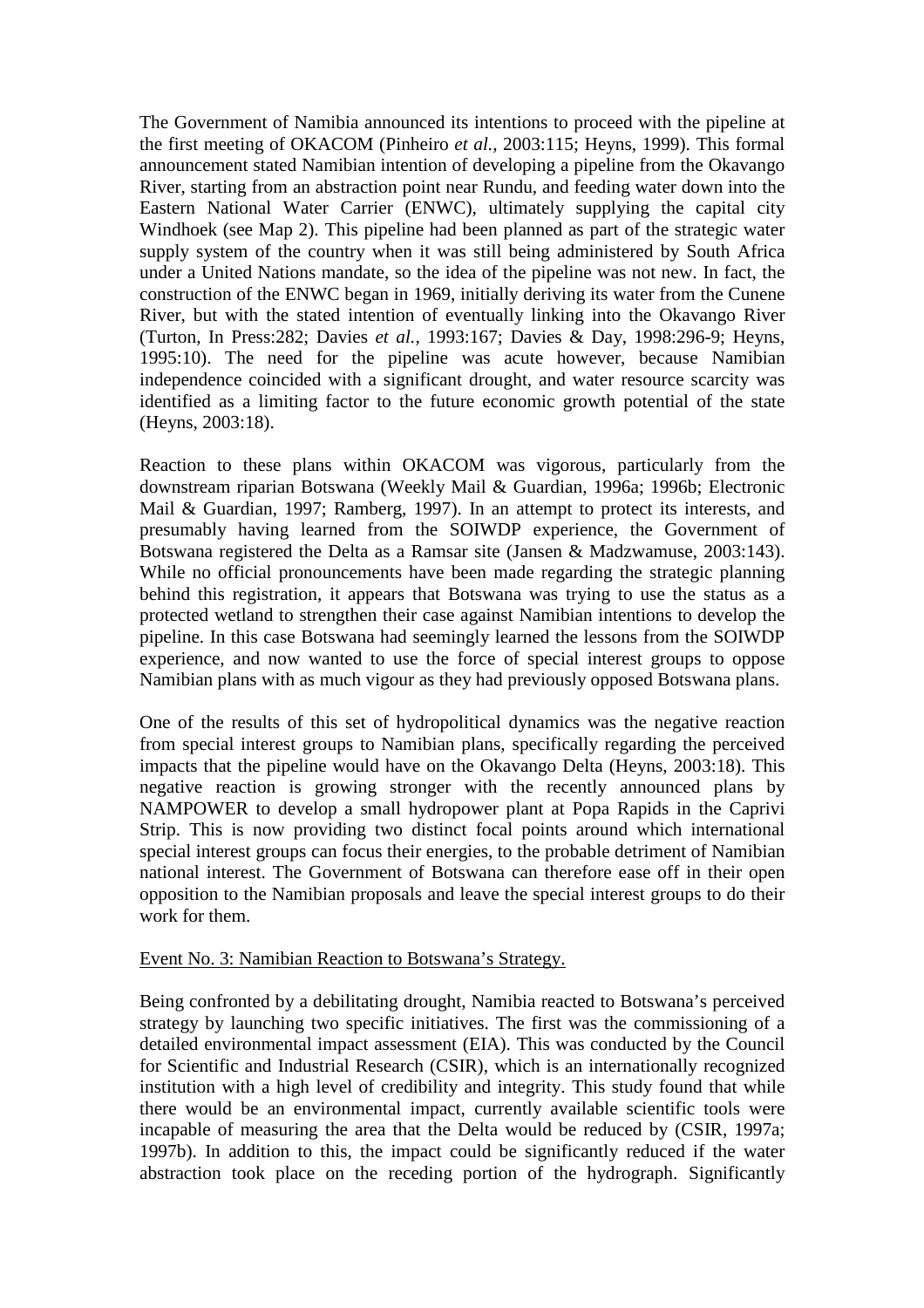however, the study found that two crucial components of the ecological functioning of the Delta were flooding (known technically as the Flood Pulse Concept (Davies *et al.,* 1993:10 & 94; Junk *et al.,* 1989; Puckridge *et al.,* 1993; Turton, 1999; McCarthy *et al.,* 2000)) and sediment transportation.

The second was the registration of a plan with the Southern African Development Community (SADC) Water Sector Coordinating Unit (WSCU) that is designed to determine the feasibility of transferring water from the Congo River basin into the Okavango and Zambezi River basins (Heyns, 2002:164). The core argument that underlies this proposed development is that if Botswana objects to the reduced volume caused by abstracting water *via* the proposed pipeline, then that volume will be augmented from the Congo River and used by Namibia as the strategic need dictates. In other words, if Namibia puts a given volume of water into the Okavango River from another basin and then abstracts that same volume further downstream, then the nett flows into the Delta will remain unchanged (at least in theory, but certainly not in practice given the ecological ramifications related to this practice – in this regard Namibia is opening itself to a third focal point for the mobilization of special interest groups). This has not been officially stated in any document, but this logic is central to any understanding of the hydropolitical dynamics of the Okavango River basin.

At this stage of the hydropolitical history of the Okavango River basin, the dynamic interaction of the two downstream riparian states was based on the core issue of sharing water, and the prevailing trend was clearly towards conflict because there is relatively little water to be shared in the first place, and any upstream abstractions would impact negatively on the Delta downstream. This situation will be exacerbated when Angola starts to abstract large volumes of water for post-war reconstruction. As this will impact severely on both downstream riparians, this fact alone acts as a potential catalyst for cooperation and may end the prevailing adversarial relationship between Namibia and Botswana.

## Event No. 4: Green Cross International (GCI) Water for Peace Intervention.

With the hydropolitical dynamics in the Okavango River basin clearly on a trajectory towards conflict, but with the possibility of cooperation arising in the form of the narrow window of opportunity that has been created by the outbreak of peace in Angola. Green Cross International (GCI) decided to focus a component of their Water for Peace program on the basin. After contracting the African Water Issues Research Unit (AWIRU) at the University of Pretoria to manage the project, some detailed planning was done. This planning was based on the core concepts noted at the start of this paper, the most important being the clear recognition that it is government and only government that make binding decisions in international river basins.

The GCI/AWIRU initiative launched a series of workshops in the Okavango River Basin with the objective of (a) isolating the key drivers of the hydropolitical processes in order to make them understandable to all interested and affected parties; (b) engaging OKACOM commissioners in this process; while (c) creating experimental space in which the prevailing paradigm of water sharing could be interrogated to the extent that it could be shifted to a new paradigm of benefit sharing instead.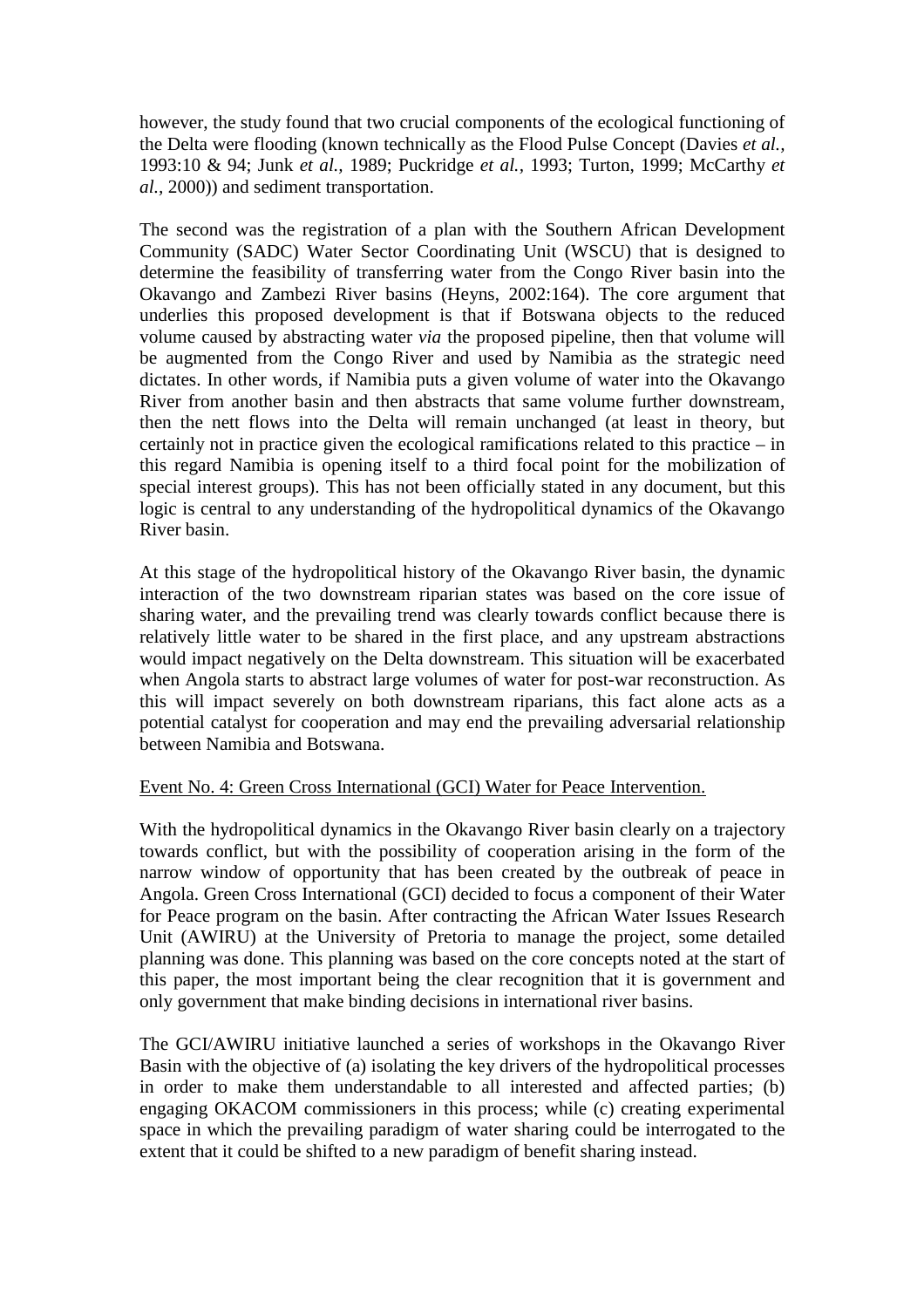

**Photo 1. Participants at the Green Cross International Water for Peace Workshop in Maun. The OKACOM commissioners are sitting with Sir Ketumile Masire, the former Botswana President, in the centre.** 

The first workshop was held in Maun, Botswana, and was attended by OKACOM Commissioners from all three riparian states. The scene was set by initially taking all participants out onto the Okavango Delta in local Makhoro's (dugout boats), which provided all participants in the workshop with some insights into the complexity of the ecosystem within the Okavango Delta. This proved to be a valuable element in the process, because the Angolan Commissioner had never been to the Delta before and thus had no real knowledge of the significance of the aquatic ecosystem as a provider of ecosystem services other than merely a water resource. In addition to this, the best available scientists were invited to present papers on carefully selected topics. A core component of the strategy was to invite the three riparian states to present position papers in order to lay the foundation to the understanding of the needs and expectations of the three riparian states. The OKACOM commissioners declined the offer to present individual papers, and chose instead to present a joint paper. This was seen as an encouraging sign by GCI and AWIRU. The facilitator of the process at that time (Anthony Turton) had arranged with the BBC to send a TV cameraman to the workshop. An agreement had been reached with the BBC cameraman that he would not harass any of the Commissioners, and he would not try to trick them into making statements. This agreement was presented to the Commissioners who were informed that they were under no obligation to speak with the BBC cameraman, but if they wished to do so, then the opportunity existed for them to say whatever they wished to communicate to the world at large. The cameraman also spent his time shooting a documentary, into which OKACOM statements could be inserted as appropriate.

There were four specific outputs of this workshop:

• OKACOM presented a joint paper on their vision for the management of the entire basin in the future. This was significant because it represented a shift in focus away from the Okavango Delta region to the whole river basin. It was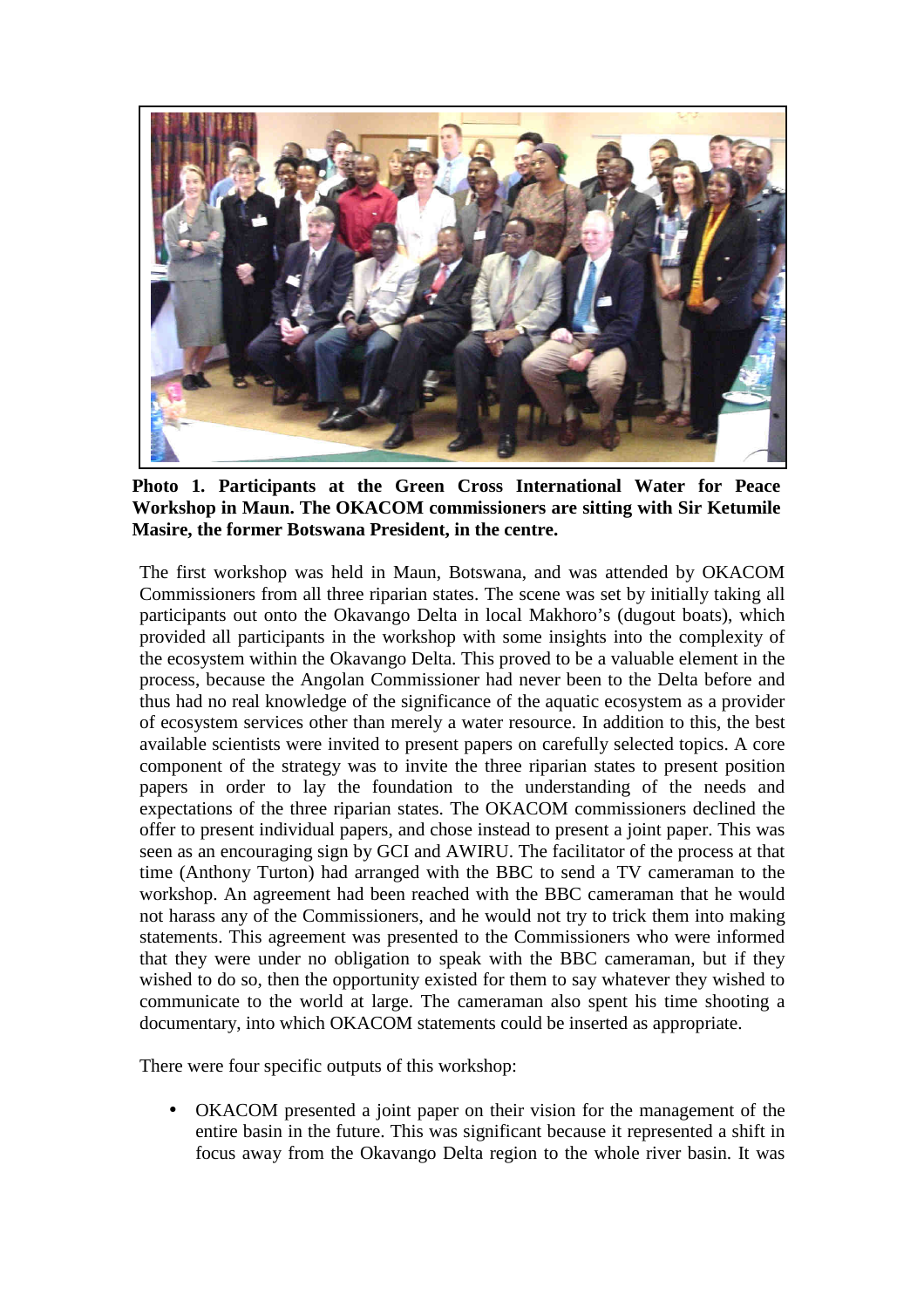also the first meeting of OKACOM Commissioners outside of their regular rotation of official engagements.

- All three riparian states used the opportunity provided by the presence of the BBC cameraman. Each made a statement, independent of the others, and in most cases with no knowledge of what the others had said. Each of these statements was overwhelmingly positive in its orientation, with a strong commitment to using water for peace. Significantly, the Botswana Commissioner recognized Angola's right to use the water in post-conflict reconstruction projects. In similar fashion, the Namibian Commissioner acknowledged Botswana's concerns about the impact of their proposed pipeline, and stated categorically that Namibia was committed to the peaceful resolution of the problem. The Angolan Commissioner stated that his Government recognized downstream concerns and that they wanted to use water as a catalyst for peace, because for too long they had been living with the bitterness of war. This was flighted by the BBC World Service as part of their coverage of the build-up to the Third World Water Forum. As such the message reached an estimated audience of around 500 million people.
- A set of high quality scientific papers was generated. These were brought together into the proceedings and made available to all participants. In essence these papers represented a summary of the best available scientific knowledge of the complexities associated with the Okavango River basin.
- The First Generation Strategic Report on the Okavango River Basin was developed in the form of a high quality scientific paper by Prof. Peter Ashton and Marian Neal, which summarized the strategic problems into one diagram that was easily understandable to all interested and affected parties.



**Figure 1. Graphic Representation of the First Generation Strategic Report on the Okavango River Basin (Ashton & Neal, 2003:58).**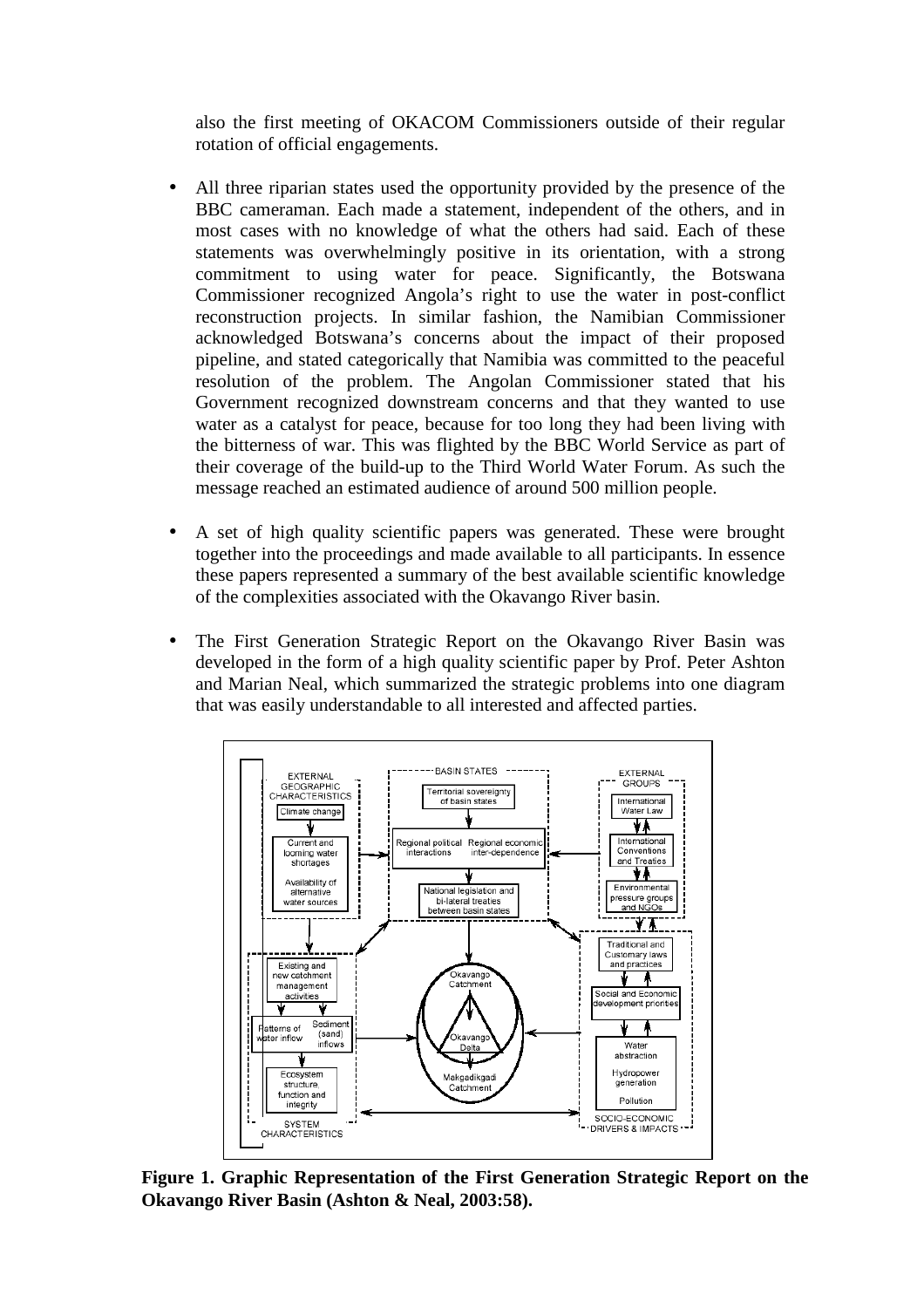Armed with the First Generation Strategic Report, and encouraged by the support that the OKACOM Commissioners had given to the Green Cross International Water for Peace Project, AWIRU took all of the material available and developed what was officially called *An Assessment of the Hydropolitical Dynamics of the Okavango River Basin*. For the purposes of this paper it can be called the Second Generation Strategic Report on the Okavango River Basin. This synthesised all available knowledge on the Okavango River basin and became an input into the second workshop, which was held at the Gobabeb site of the Desert Research Foundation of Namibia (DRFN). Present at that meeting were seconded representatives of OKACOM from all three riparian states. There was also a strong NGO presence. Included at this time were scientists from the Water Ecosystems Resources in Regional Development (WERRD) project (see http://www.okavangochallenge.com/okaweb/). The intention of GCI and AWIRU was to streamline the Second Generation Report and make it less technical and more user-friendly. In order to achieve this objective, the professional services of Dr. Barbara Heinzen were engaged. She is a highly respected facilitator with skills in the field of strategic scenario planning, and her brief was to use the material provided to start developing a set of scenarios that all interested and affected parties could relate to.



**Figure 2. Graphic Representation of the Second Generation Strategic Report on the Okavango River Basin (Turton** *et al.,* **2003c:361).**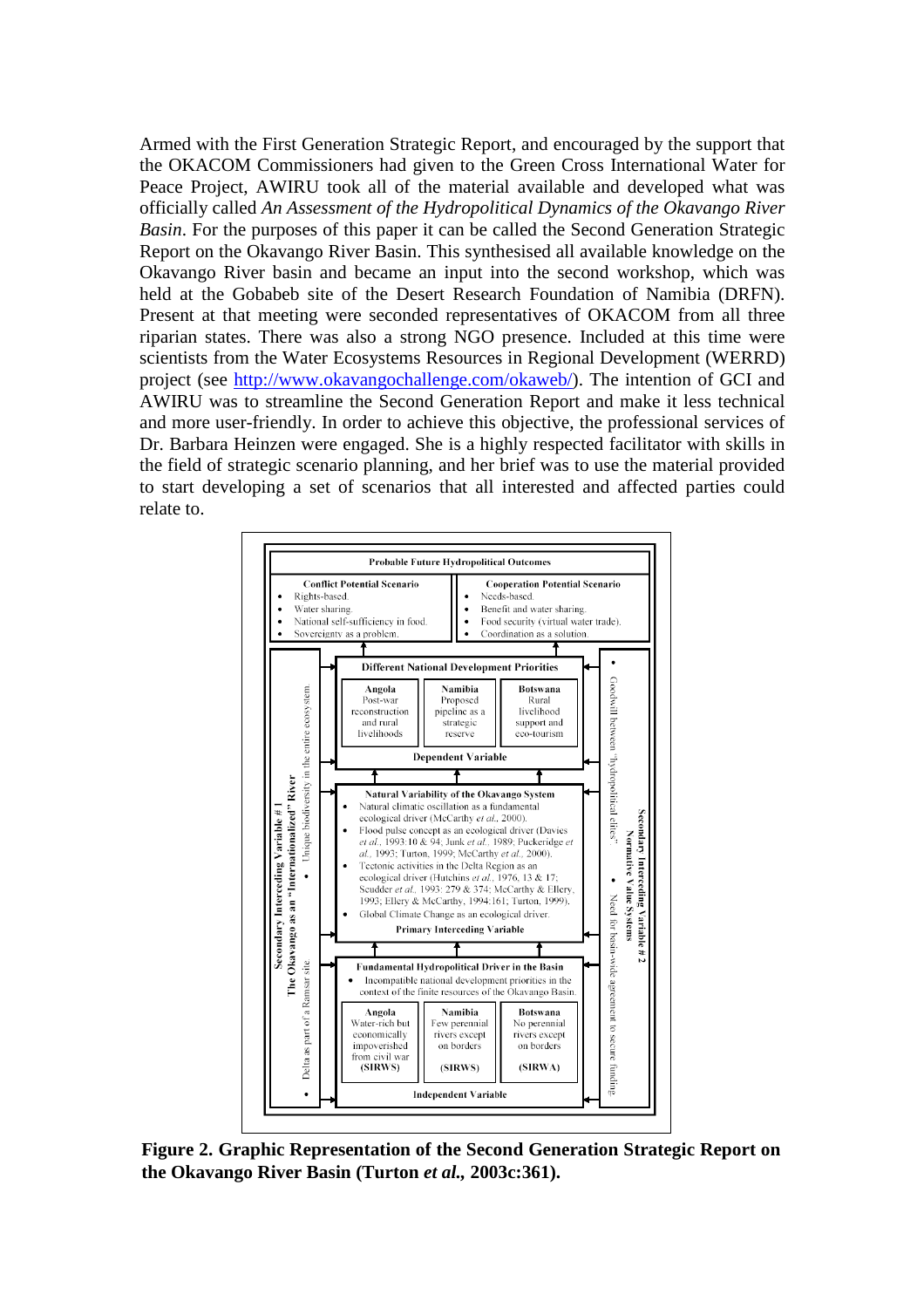Dr. Heinzen broke the participants into four groups, with an OKACOM Commissioner in each group. Each group also contained scientists and NGO representatives. Over a period of two days the task of these four groups was to develop a consensus document that could be encapsulated in one graphic image, using all available scientific knowledge, but specifically based on the Second Generation Strategic Report on the Okavango River Basin. The output of this process can be called the Third Generation Strategic Report on the Okavango River Basin and is presented in Figure 3. This was taken to the Third World Water Forum in Kyoto and presented in an appropriate forum there. The honour associated with having the Okavango River Basin case presented at such a prestigious global event acted as somewhat of a stimulant to the participants, because they felt that they were being given a voice.



**Figure 3. Graphic Representation of the Third Generation Strategic Report on the Okavango River Basin that was presented at the Third World Water Forum in Japan.** 

What the Third Generation Strategic Report on the Okavango River Basin contained in one powerful graphic image were the following core issues:

- There were human forces (shown in red) and natural forces (shown in green) at work at various points within the overall river basin.
- These two categories of force could be divided into slow acting forces over which no human control was possible (shown on the left of the graphic), and fast acting forces over which some degree of human control was imaginable (shown on the right of the graphic).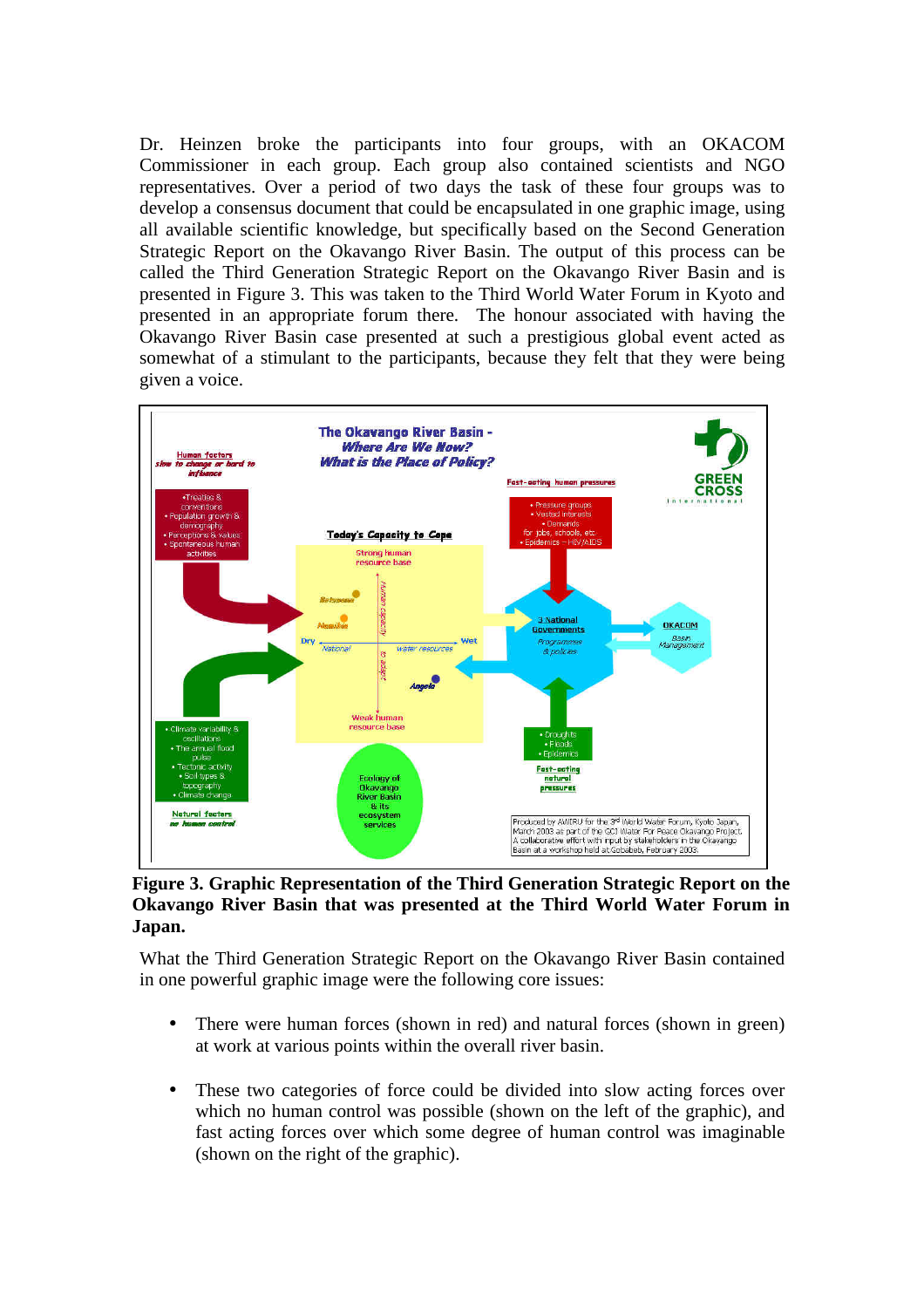- These forces were acting upon the different riparian states in different ways, having been mediated through what was described as "today's capacity to cope". This second-order resource focus (the adaptive capacity of society) was different for each riparian, with Angola having a lot of water resources but with a weak human resource base; and Botswana and Namibia having relatively few water resources, but with a stronger human resource base (Turton & Warner, 2002).
- Today's capacity to cope was "balanced" on the ecological goods and services that could be derived from the Okavango River Basin. This balance is dynamic in nature and can change rapidly in a non-linear way in response to the human and natural factors at work.
- All of these combined impact in a dynamic way on the national government's programmes and policies.
- Significantly, OKACOM as an organ that has been created by all three riparian states, can only impact on a very limited set of issues.

The GCI/AWIRU intervention thus succeeded in achieving the following specific objectives:

- It generated a high degree of credibility with OKACOM.
- It showed OKACOM that all interactions with special interest groups need not necessarily be bad or painful.
- That the epistemic community is indeed capable of providing the level of scientific knowledge needed, in the format that is the most readily digestible, in a way that can cause a fundamental rethinking of the core problem being managed.
- That water sharing is probably not sustainable and is likely to lead to conflict, whereas benefit sharing is viable and will probably lead to cooperation instead.
- In order for benefits to be shared in a way that is fair and equitable, solutions need to be sourced at a high level of strategic thinking and planning. This implies that Strategic Environment Assessment (SEA) skills are an essential element of future management at the basin level.

# Event No. 5: Universities Partnership for Transboundary Waters (UPTW).

Taking the outputs of the Green Cross International Water for Peace Project as a foundation of cumulative scientific knowledge in water resource management, the Universities Partnership for Transboundary Waters (UPTW) (http://waterpartners.geo.orst.edu/) hosted a workshop at Oregon State University from 14-16 April 2003. Under the official title of "Dialogue on Sub-national Stakeholder Participation in International River Basin Environmental Initiatives – Models, Successes and Failures", the initiative brought together managers from the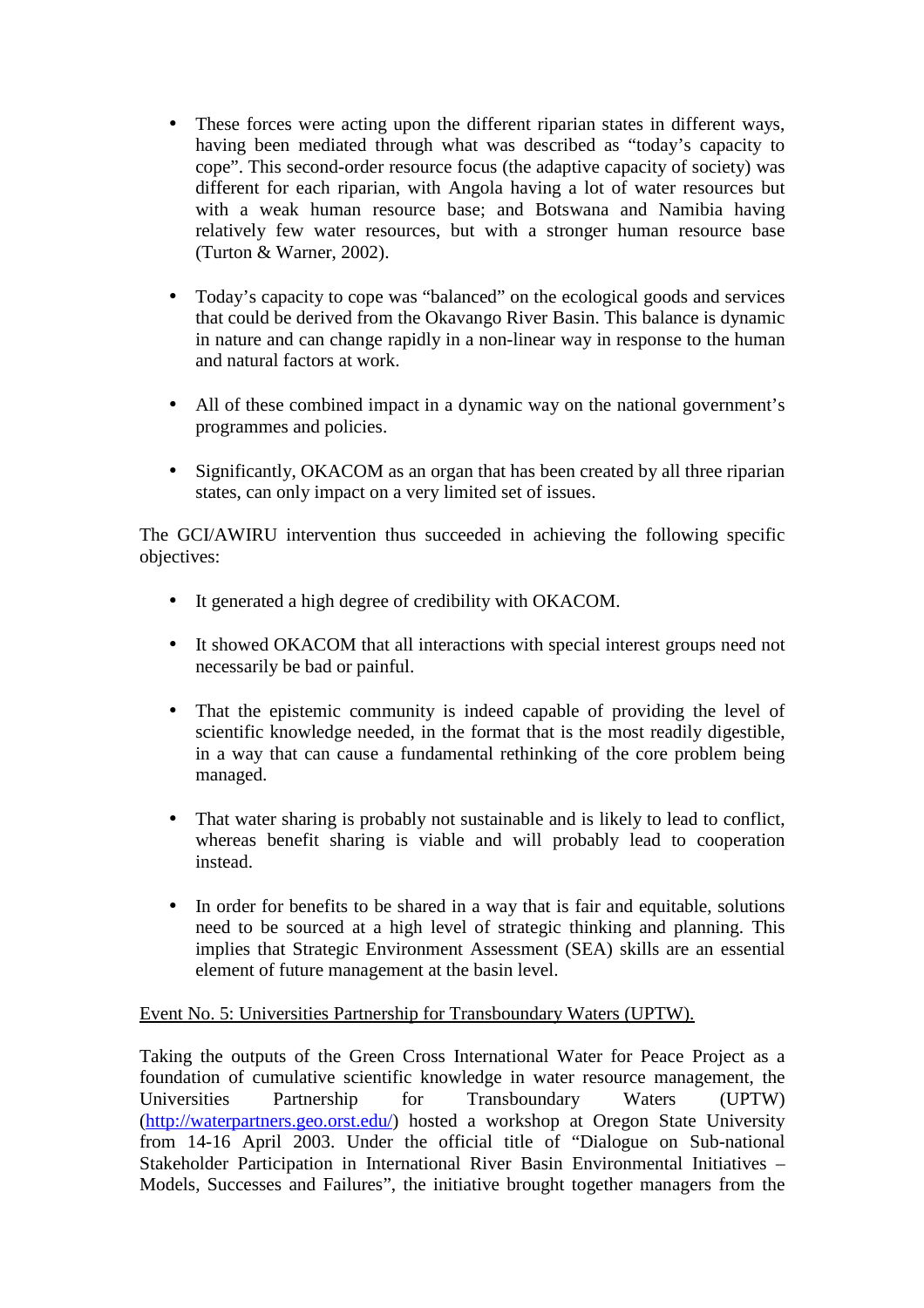Okavango, the Lempa and the San Juan River Basins, with AWIRU as a co-facilitator. This event was funded by the Carnegie Corporation through the Pacific Institute. It enabled the experience gained in the GCI/AWIRU process to be presented to other river basin Commissioners from Central America. Emerging from the resultant dialogue were three clear issues relevant to the Okavango. (a) OKACOM is being hampered because of the absence of a permanent secretariat. (b) Interaction with donors is problematic for a variety of reasons. (c) It is difficult to coordinate the needs of the riparian states with the needs and interests of the donor agencies. Significantly, the UPTW/AWIRU initiative succeeded in providing a firm deliverable to OKACOM, who felt that their problems were starting to be aired in a way that could realistically lead to their resolution.

## Event No. 6: National Heritage Institute Sharing Waters Project.

In similar vein to the UPTW case, the National Heritage Institute Sharing Waters: Towards a Transboundary Consensus on the Management of the Okavango River Project is currently ongoing. Involving a consortium of partners including the IUCN Regional Office for Southern Africa (ROSA), and funded by USAID, this will accomplish a range of objectives. One of these is to take the goodwill generated by earlier work and translate that into capacity building within the basin in a sustainable way.

## Event No. 7: Woodrow Wilson Centre Project.

The Woodrow Wilson Centre for International Scholars in Washington D.C. is running a project called Environmental Change and Security (http://ecsp.si.edu). One element of that project is the Water Working Group. AWIRU has facilitated cooperation with OKACOM and has brought together the Woodrow Wilson Centre Water Working Group and GCI in what is officially entitled the "Okavango Focus Meeting". This will be held in the Delta from  $23 - 25$  October, 2003. It will be used to consolidate the position of the Third Generation Strategic Report on the Okavango River Basin and hopefully take that to a new level of sophistication.

## Event No. 8: Water Ecosystems Resources in Regional Development Project.

Since the Gobabeb Workshop in which the Second Generation Strategic Report was developed into the Third Generation document, WERRD has shown an interest in the GCI/AWIRU initiative. One of the tangible elements of this has been a slight shift in focus for the WERRD project to include scenarios about future resource use in the Okavango River Basin. As there is no solid output from this process yet, nothing else can be reported at this time. The reader is urged to see http://www.okavangochallenge.com/okaweb/ for further details as the project evolves.

# **Conclusion**

The Green Cross International Water for Peace Project has shown that public participation can become a meaningful part of river basin management in the international sphere. More importantly, the GCI/AWIRU intervention has shown that trust is a vital element in the relationship between government and the epistemic community. The hydropolitical history of the Okavango River Basin has a period in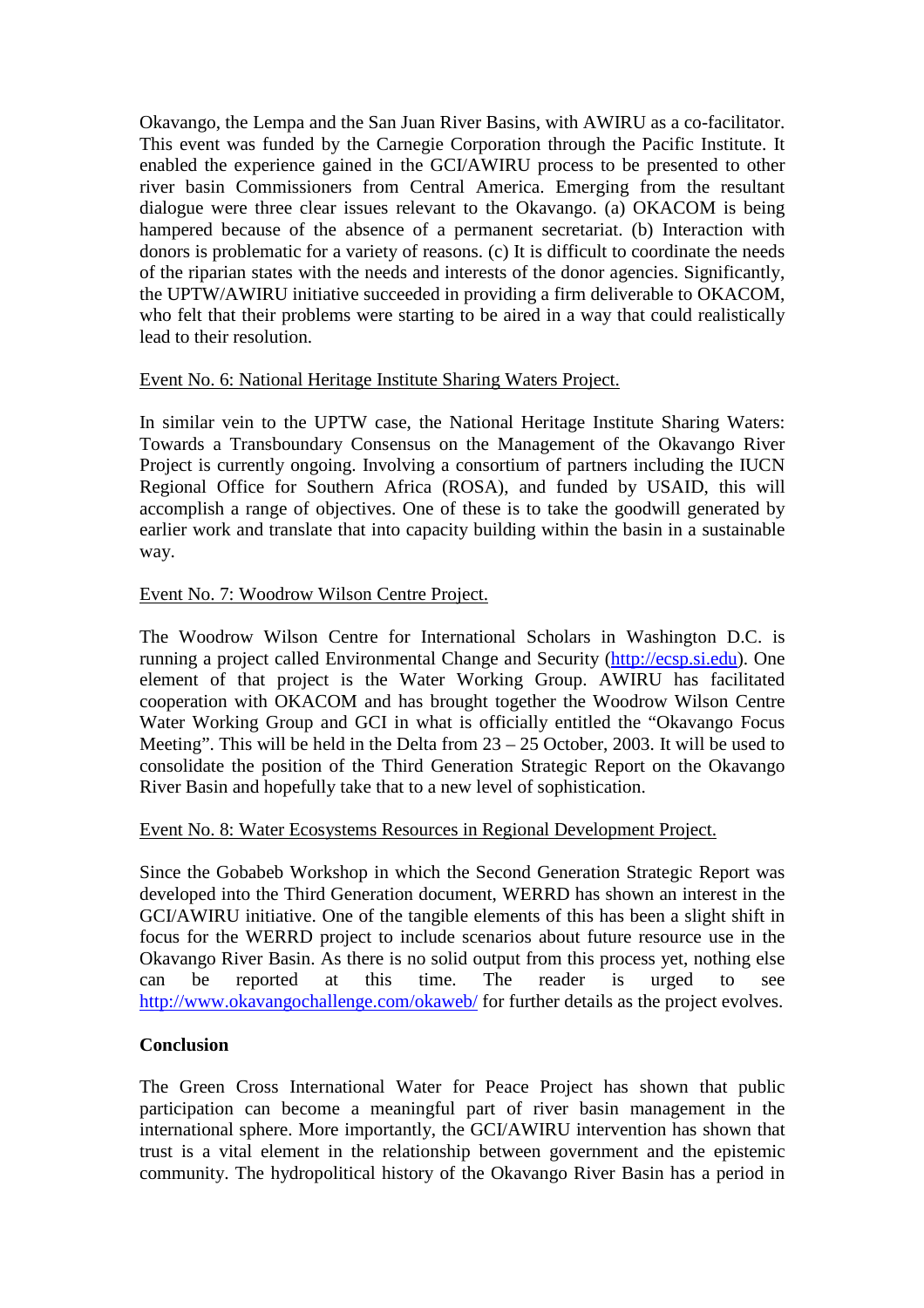which a highly adversarial relationship existed between special interest groups and government. This is ongoing and has had a strong impact that has tended to make government suspicious of the motives of special interest groups. A major achievement of the GCI/AWIRU initiative has been the change in paradigm away from sharing water to sharing benefits instead. This is deeply encouraging and is relevant to a number of international river basins that are characterised by a high level of contestation and a low level of resource availability, such as the Nile, Orange, Limpopo, Incomati and Maputo, to name but a few. In fact, it is relevant to all of the river basins that Wolf *et al.,* (2003) have defined as being "at risk". The change in focus, away from broad aspirations, to a more clearly defined set of realistic feasibilities instead, is a characteristic of sustainable river basin management, in the sense that it represents a shift away from what should be done, to what can be done. The project also represents the expansion of the management focus, away from simply a Delta Management Plan, to a plan that encompasses the entire river basin and beyond, as the sharing of benefits is sourced from outside. The support of third party actors as honest brokers is also highly relevant. The key impact that the GCI/AWIRU initiative has had, can be measured in the significant changes between the First, Second and Third Generation Strategic Reports on the Okavango River Basin. Each evolution has become increasingly nuanced, and has been accompanied by a higher level of legitimacy for the core elements than was evident in the efforts of the scientific community alone. This shows that legitimacy is a quality that is given to the basin management plan by key role players such as government, *via* a process of engagement in which the epistemic community is brought to bear in a manner that is non-threatening.

## **Acknowledgements**

The authors would like to acknowledge the Tokyo University of Agriculture and Technology (TUAT), OKACOM, Green Cross International, the Council for Scientific and Industrial Research (CSIR), Woodrow Wilson Centre for International Scholars, Arcus-Gibb (Pty) Ltd, Water Ecosystems Resources in Regional Development Project (WERRD), National Heritage Institute (NHI), World Conservation Union (IUCN), the Carnegie Corporation, Pacific Institute, USAID, the Desert Research Foundation of Namibia (DRFN) and the Universities Partnership for Transboundary Waters (UPTW) for their support to the work that is ongoing and that is reflected in this paper. The authors alone accept responsibility for any assessment or pronouncements made.

## **Bibliography**

- Ashton, P. 2000. Southern African Water Conflicts: Are They Inevitable or Preventable? In **Solomon, H. & Turton, A.R.** (Eds.) *Water Wars: Enduring Myth or Impending Reality? African Dialogue Monograph Series No. 2.* Durban: ACCORD Publishers.
- **Ashton, P.** 2003. The Search for an Equitable Basis for Water Sharing in the Okavango River Basin. In **Nakayama, M.** (Ed.) *International Waters in Southern Africa*. Tokyo: United Nations University (UNU) Press.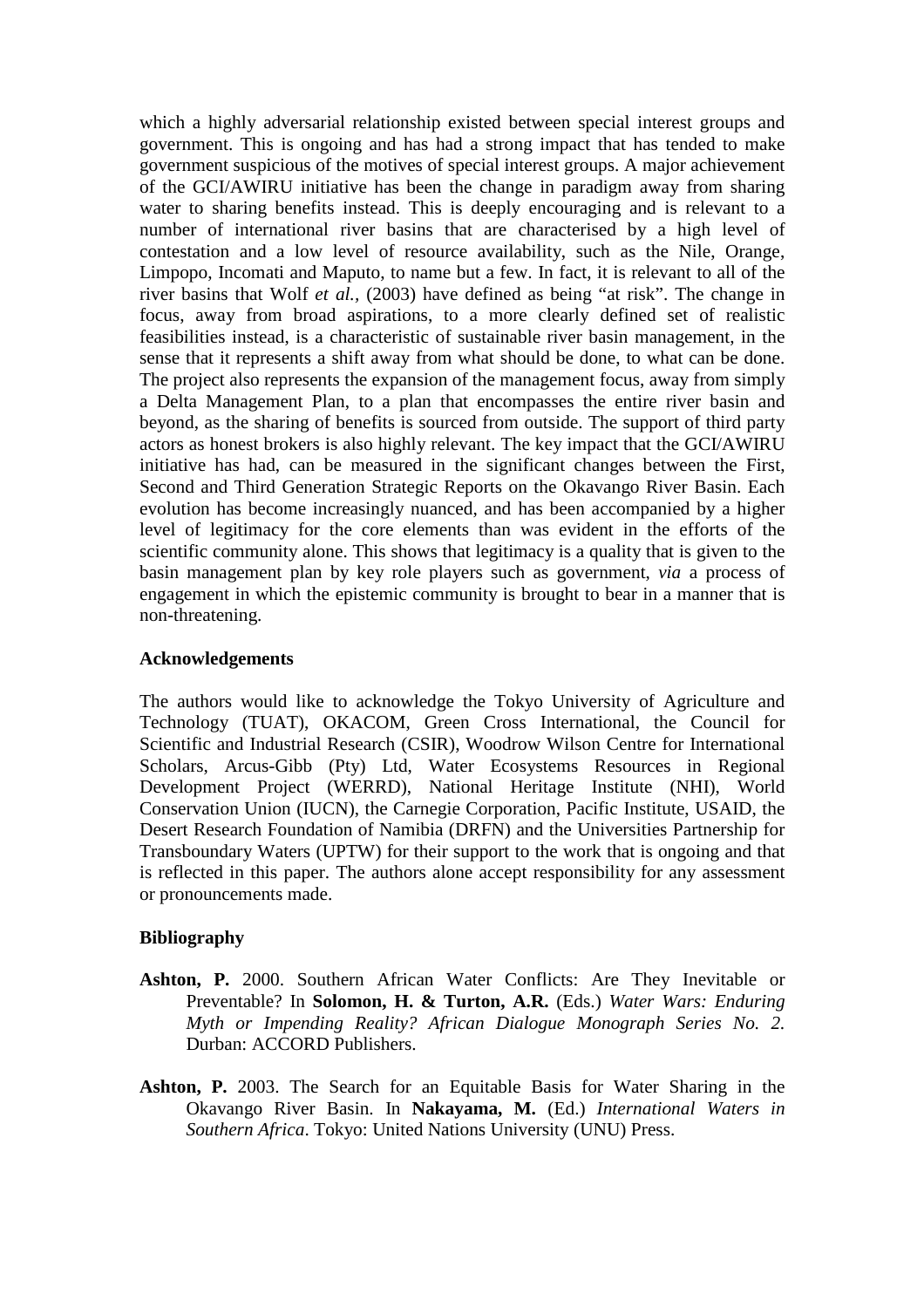- **Ashton, P. & Neal, M.** 2003. An Overview of Key Strategic Issues in the Okavango Basin. In **Turton, A.R., Ashton, P. & Cloete, T.E.** (Eds.) *Transboundary Rivers, Sovereignty and Development: Hydropolitical Drivers in the Okavango River Basin.* Pretoria & Geneva: AWIRU & Green Cross International.
- **CSIR.** 1997(a). *The Okavango River Grootfontein Pipeline Link to the Eastern National Water Carrier (E.N.W.C.) In Namibia: An Assessment of the Potential Downstream Environmental Impacts in Namibia and Botswana*. Pretoria: Council for Scientific and Industrial Research (CSIR)
- **CSIR.** 1997(b). *An Assessment of the Potential Downstream Impacts in Namibia and Botswana of the Okavango River – Grootfontein Pipeline Link to the Eastern National Water Carrier in Namibia: Initial Environmental Evaluation Report*. Contract Report to Water Transfer Consultants, Windhoek, Namibia by Division of Water, Environment and Forestry Technology, CSIR. Report No. ENV/P/C 97120.
- **Davies, B.R., O'Keefe, J.H. & Snaddon, C.D**. 1993. *A Synthesis of the Ecological Functioning, Conservation and Management of South African River Ecosystems*. Water Research Commission Report No. TT 62/93.
- **Davies, B.R. & Day, J.** 1998. *Vanishing Waters*. Cape Town: University of Cape Town Press.
- **Electronic Mail & Guardian**. Namibia relations get frostier with Botswana over Okavango. 28 January 1997.
- **Ellery, W.N., & McCarthy, T.S.** 1994. Principles for the Sustainable Utilization of the Okavango Delta Ecosystem, Botswana, in *Biological Conservation*, Vol. 70, No. 2; 159-168.
- **Haas, P.M.** 1989. Do Regimes Matter? Epistemic Communities and Mediterranean Pollution Control, in *International Organization*, Vol. 43, No. 3 (Summer); 377-403.
- **Haas, P.M.** 1992. Introduction: Epistemic Communities and International Policy Coordination. In *International Organization*, Vol. 46. No. 1; 1-35.
- **Haas, P.M., Keohane, R.O. & Levy, M.** 1995. *Institutions of the Earth: Sources of Effective International Environmental Protection*. Cambridge, Ma: MIT Press
- **Heyns, P.S.** 1995. Existing and Planned Development Projects on International Rivers within the SADC Region. In *Proceedings of the Conference of SADC Ministers Responsible for Water Resources Management*. Pretoria, 23-24 November 1995.
- **Heyns, P.** 1999. *Water Resources Management in Namibia with Regard to the Implementation of the Protocol on Shared Watercourse Systems of the*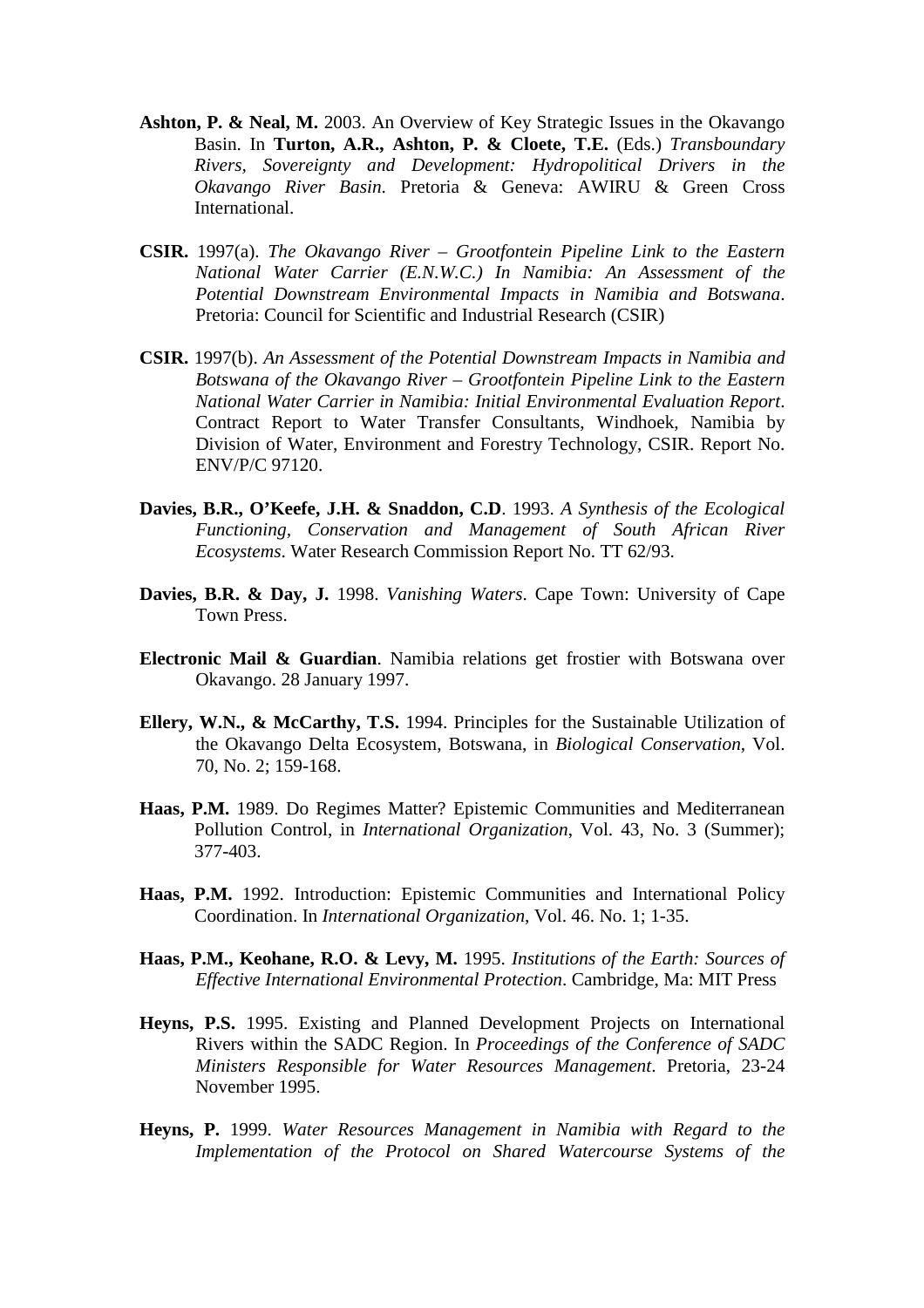*Southern African Development Community.* Windhoek: Department of Water Affairs.

- **Heyns, P.** 2002. Interbasin Transfer of Water Between SADC Countries: A Development Challenge for the Future. In **Turton, A.R. & Henwood, R.** (Eds.) *Hydropolitics in the Developing World: A Southern African Perspective.* Pretoria: African Water Issues Research Unit (AWIRU).
- **Heyns, P.** 2003. Water Resources Management in Southern Africa. In **Nakayama, M.** (Ed.) *International Waters in Southern Africa*. Tokyo: United Nations University (UNU) Press.
- **Hutchins, D.G., Hutton, S.M. & Jones, C.R.** 1976. The Geology of the Okavango Delta, in *Proceedings of the Symposium on the Okavango Delta and its Future Utilization.* National Museum, Gaborone. Botswana: Botswana Society.
- **Jansen, R. & Madzwamuse, M.** 2003. The Okavango Delta Management Plan Project: The Need for Environmental Partnerships. In **Turton, A.R., Ashton, P. & Cloete, T.E.** (Eds.) *Transboundary Rivers, Sovereignty and Development: Hydropolitical Drivers in the Okavango River Basin.* Pretoria & Geneva: AWIRU & Green Cross International.
- **Junk, W.J., Bayley, P.B. & Sparks, R.E.** 1989. The Flood Pulse Concept in Riverfloodplain Systems, in **Dodge, D.P.** (Ed.) *Proceedings of the International Large Rivers Symposium (LARS), Canadian Special Publication of Fisheries and Aquatic Sciences,* No.106; 110-127.
- **McCarthy, T.S. & Ellery, W.N.** 1993. The Okavango Delta. *Geobulletin* 36(2):5-8.
- **McCarthy, T.S., Cooper, G.R.J., Tyson, P.D. & Ellery, W.N.** 2000. Seasonal Flooding in the Okavango Delta, Botswana - Recent History and Future Prospects. In *South African Journal of Science*, Vol. 96; 25-33.
- **Pinheiro, I., Gabaake, G. & Heyns, P.** 2003. Cooperation in the Okavango River Basin: The OKACOM Perspective. In **Turton, A.R., Ashton, P. & Cloete, T.E.** (Eds.) *Transboundary Rivers, Sovereignty and Development: Hydropolitical Drivers in the Okavango River Basin.* Pretoria & Geneva: AWIRU & Green Cross International.
- Porto, **J.G. & Clover, J.** 2003. The Peace Dividend in Angola: Strategic Implications for Okavango Basin Cooperation. In **Turton, A.R., Ashton, P. & Cloete, T.E.** (Eds.) *Transboundary Rivers, Sovereignty and Development: Hydropolitical Drivers in the Okavango River Basin.* Pretoria & Geneva: AWIRU & Green Cross International.
- **Puckridge, J.T., Sheldon, F., Boulton, A.J. & Walker, K.F.** 1993. The Flood Pulse Concept applied to Rivers with Variable Flow Regimes. In **Davies,** *et al.,* 1993. *A Synthesis of the Ecological Functioning, Conservation and Management of South African River Ecosystems*. Water Research Commission Report No. TT 62/93.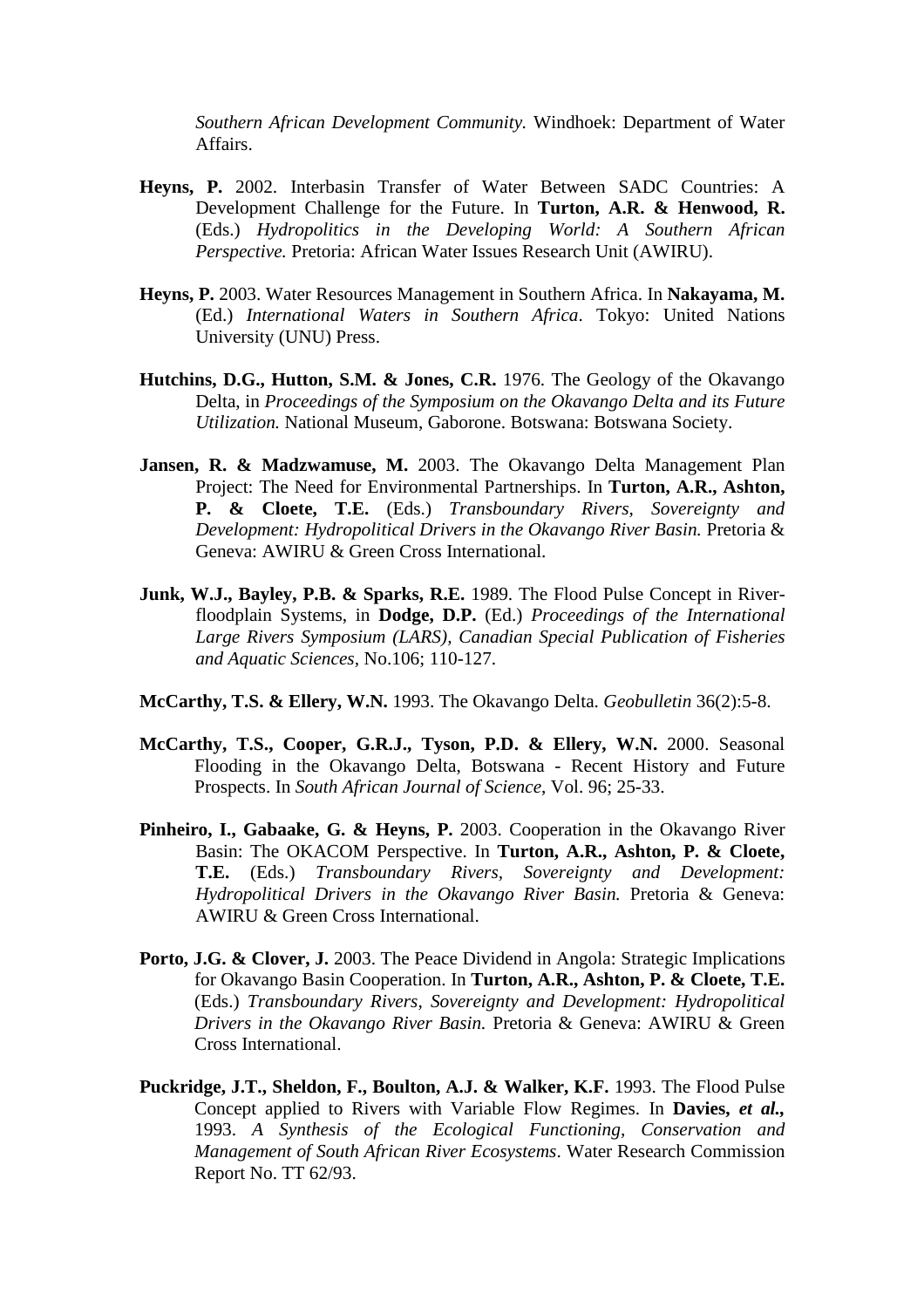- **Ramberg, L**. 1997. A Pipeline from the Okavango River? In *Ambio*, Vol. 26, No. 2; 129.
- **Scudder, T., Manley, R.E., Coley, R.W., Davis, R.K., Green, J., Howard, G.W., Lawry, S.W., Martz, P.P., Rogers, P.P., Taylor, A.R.D., Turner, S.D., White, G.F. & Wright, E.P.** 1993. *The IUCN Review of the Southern Okavango Integrated Water Development Project*. Gland: IUCN Communications Division.
- **Treaty**. 1994. *Agreement Between the Governments of The Republic of Angola, The Republic of Botswana and the Republic of Namibia on the Establishment of a Permanent Okavango River Basin Water Commission (OKACOM).* Signatory Document, signed by Representatives of the Three Governments. Windhoek, 15 September 1994. 7pp.
- **Turton, A.R.** 1999. *Sea of Sand, Land of Water: A Synopsis of some Strategic Developmental Issues confronting the Okavango Delta.* MEWREW Occasional Paper No. 6. Water Issues Study Group, School of Oriental and African Studies (SOAS), University of London, http://www.soas.ac.uk/Geography/WaterIssues/OccasionalPapers/home.html Available from http://www.up.ac.za/academic/libarts/polsci/awiru
- **Turton, A.R.** 2002. Water and State Sovereignty: The Hydropolitical Challenge for States in Arid Regions. In **Wolf, A.** (Ed.) *Conflict Prevention and Resolution in Water Systems.* Cheltenham: Edward Elgar. (Pages 516-533).
- **Turton, A.R.** 2003(a). Environmental Security: A Southern African Perspective on Transboundary Water Resource Management. In *Environmental Change and Security Project Report*. The Woodrow Wilson Centre. Issue 9 (Summer 2003). Washington, DC: Woodrow Wilson International Center for Scholars.
- **Turton, A.R.** 2003(b). The Hydropolitical Dynamics of Cooperation in Southern Africa: A Strategic Perspective on Institutional Development in International River Basins. In **Turton, A.R., Ashton, P. & Cloete, T.E.** (Eds.) *Transboundary Rivers, Sovereignty and Development: Hydropolitical Drivers in the Okavango River Basin.* Pretoria & Geneva: AWIRU & Green Cross International.
- **Turton, A.R.** 2003(c). The Political Aspects of Institutional Development in the Water Sector: South Africa and its International River Basins. Unpublished draft of a D.Phil. Thesis. Department of Political Science. Pretoria: University of Pretoria.
- **Turton, A.R.** (In Press). The Evolution of Water Management Institutions in Select Southern African International River Basins. In **Tortajada, C., Unver, O. & Biswas, A.K.** (Eds.) *Water as a Focus for Regional Development*. London: Oxford University Press.